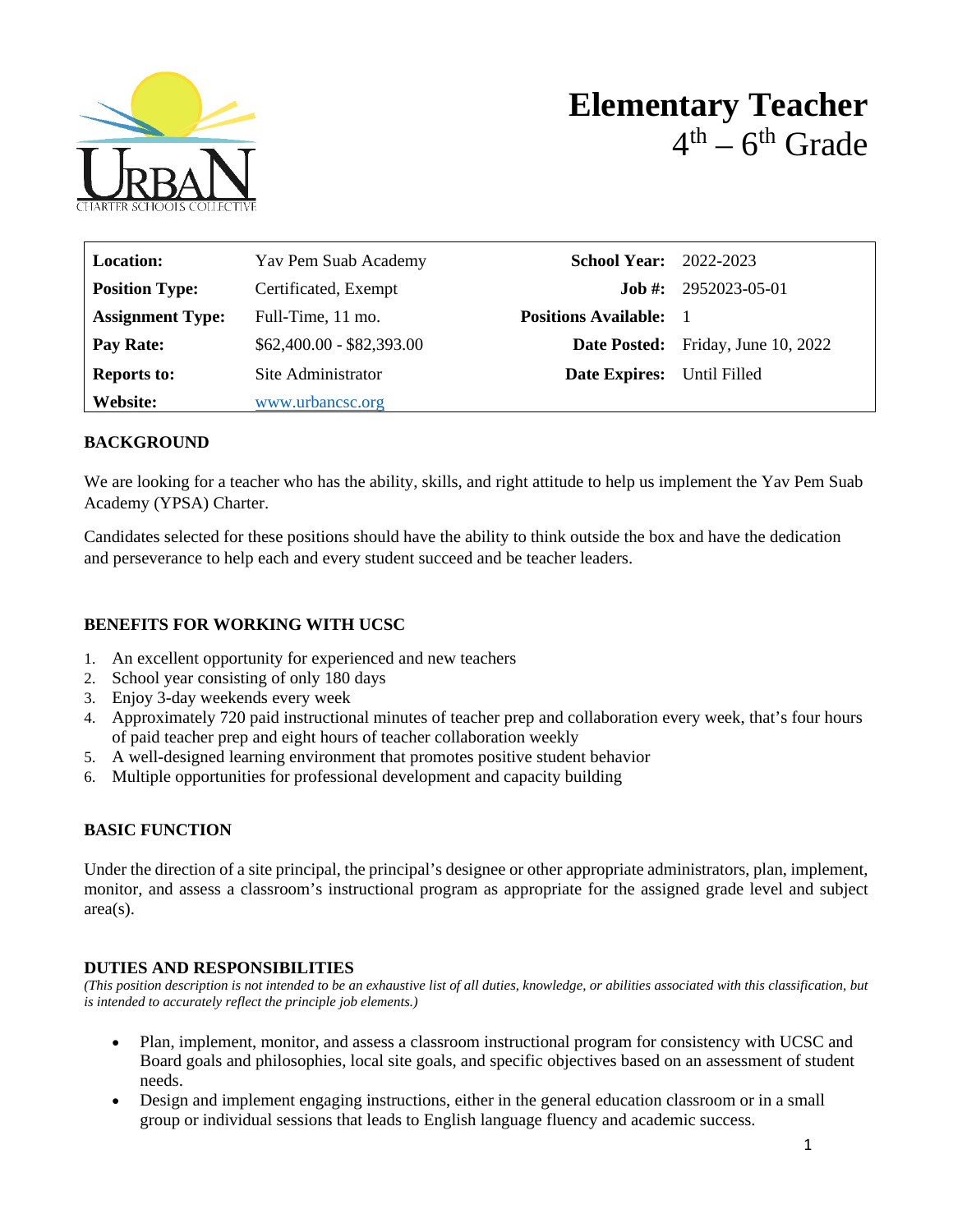- Teach reading, language arts, social studies, mathematics, science, art, health, physical education, and music to pupils utilizing course of study adopted by the Board of Education and other appropriate learning activities.
- Instruct pupils in citizenship and basic subject matter specified in state law and administrative regulations and procedures of the school district.
- Establish and maintain standards of pupil behavior needed to achieve a functional learning atmosphere in the classroom; support and assist in maintaining UCSC discipline policy and the site discipline plan.
- Identify pupil needs and cooperate with other professional staff members in assessing and helping pupils solve health, emotional, social, and learning problems.
- Participate in curricular and extra-curricular school programs, assessment and development activities, student supervision and control, and staff, parent, department, and UCSC meetings.
- Communicate regularly with parents regarding goals and objectives of the instructional program; student progress observed, needs or problems, and special accomplishments.
- Assess student progress; communicate student progress to parents at each grading period and in case of unsatisfactory work or other instructional issues.
- Provide instruction to students with special needs in accordance with IEP utilizing support services as appropriate; participate in IEP meetings as appropriate.
- Maintain records regarding students, including special education students in accordance with site and UCSC policy; prepare reports regarding students and classroom matters as directed.
- Develop lesson plans in accordance with site and UCSC policy and practice and specific plans for substitutes as necessary.

# **QUALIFICATIONS**

# *Knowledge of:*

- Principals, theories, practices, methods, and techniques used in curriculum development and classroom instruction.
- Classroom procedures that promote appropriate student conduct and motivation for student learning
- Child guidance principles and practices.
- Principles of training and providing work direction
- Interpersonal skills using tact, patience, and courtesy
- Applicable sections of the State Education Code and other applicable laws
- Research methods and report writing techniques
- Current trends and research concerning the growth and development of children

#### *Ability to:*

- Adapt plans to meet different needs, learning.
- Create an instructional program and a class environment favorable to learning and personal growth.
- Establish effective rapport with pupils.
- Motivate pupils to develop skills, attitudes, and knowledge needed to provide a good foundation for education in accordance with each pupil's ability.
- Monitor children in classrooms.
- Display the use of good judgment in making decisions.
- Maintain professional relationships with pupils, parents, colleagues, and supervising staff members.
- Communicate effectively both orally and in writing.
- Maintain acceptable standards of physical health, energy, and emotional adjustment to the job environment.
- Maintain consistent, punctual, and regular attendance.